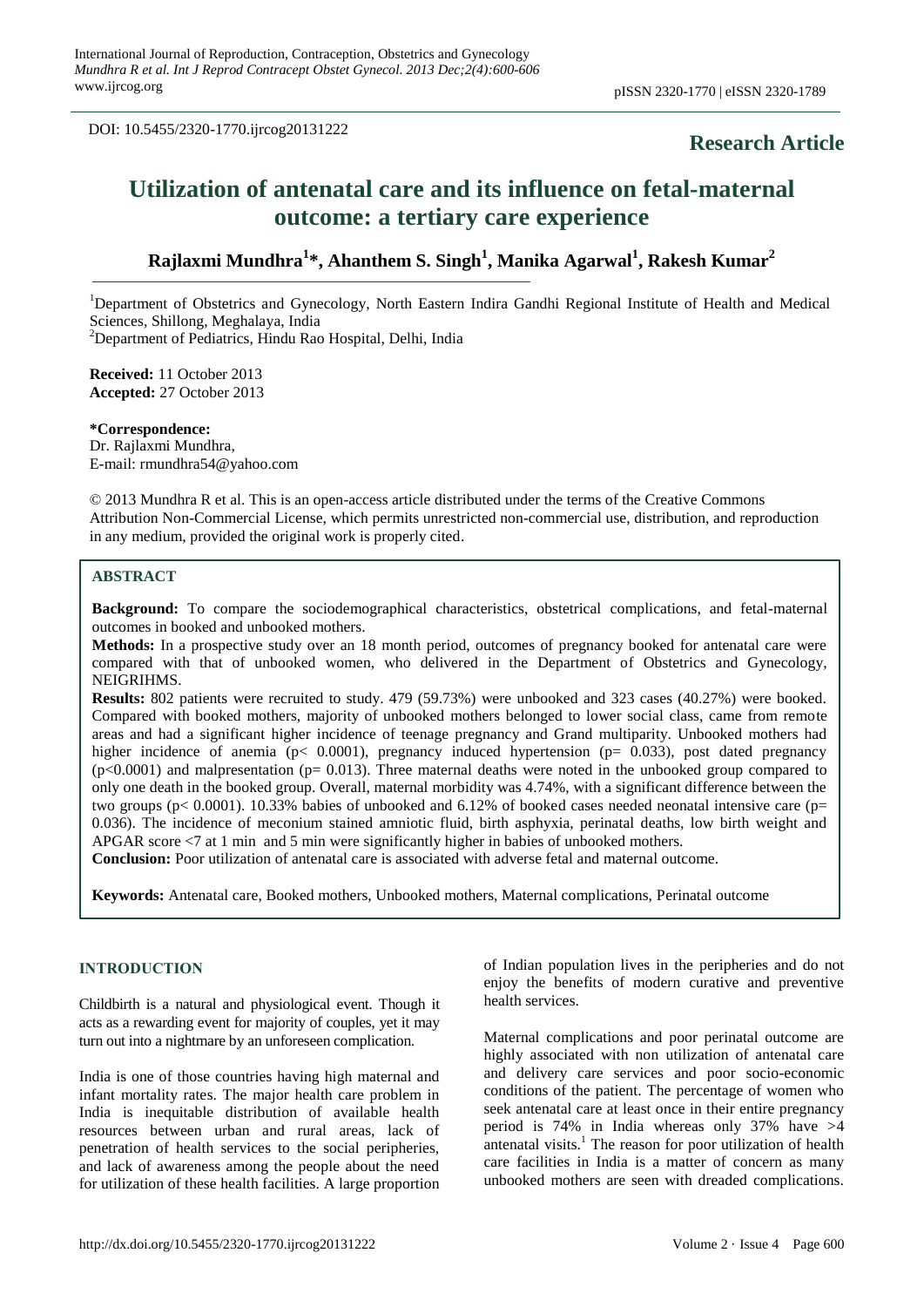Recently much stress has been put by the Government of India on hospital delivery rather than home delivery to reduce the complications during labour.

Proportion of maternal and child health has been one of the most important components of Family Welfare Programme of the Government of India and the National Population Policy 2000.<sup>2</sup> Moreover, some financial assistance has also been given to mothers under the scheme of Janani Suraksha Yojana (JSY). However in spite of so many initiatives set up by the Government of India, the uptake of these services is far from universal even in settings where they are readily available.

With this impression, this study is planned to explore differences in maternal and perinatal outcomes among booked and unbooked cases in NEIGRIHMS.

# **METHODS**

This study was carried out in the Department of Obstetrics and Gynecology, NEIGRIHMS over a period of eighteen months.

All cases who attended the labour room in labour after the period of viability of fetus i.e., after 28 weeks of gestation were taken as study group. The study population was divided into two groups: booked and unbooked.

Booked mothers were those who had attended antenatal clinic in our Institute according to the maternal and child (MCH) division (1994), National Child Survival and Safe Motherhood programme, Government of India, i.e., those mothers who had taken a minimum of three antenatal visits,  $1<sup>st</sup>$  visit at 20 weeks or as soon as pregnancy is known,  $2<sup>nd</sup>$  visit at 32 weeks and  $3<sup>rd</sup>$  visit at 36 weeks.

Unbooked mothers were those who had never taken prenatal care and come for the first time during this pregnancy in labour.

#### *Exclusion criteria*

- 1) All cases who had taken irregular antenatal checkups not fulfilling the criteria laid in the booked group were excluded.
- 2) Those who had taken antenatal checkups elsewhere.
- 3) Those who had delivered elsewhere but has presented with complications.

Detailed history, physical examination, maternal and perinatal outcome were noted in a pre designed proforma. The socio economic status was computed using the modified Kuppuswamy's scale. 1

Chi square test was used to assess the statistical significance between the variables. Associations were considered statistically significant at the p value  $< 0.05$ (two tailed).

### **RESULTS**

Eight hundred and two patients were recruited to study: 479 cases (59.73%) were unbooked and 323 cases (40.27%) were booked.

The maximum number of cases was seen between 20-35 years. Incidence of teenage pregnancy in the unbooked group was 10.85% compared to 6.19% in the booked group. (52 unbooked vs. 20 booked;  $p < 0.05$ ). 59 cases in the unbooked group were more than 35 years compared to 11 cases in the booked group, ( 12.32% vs. 3.41%;  $p < 0.0001$ ). The incidence of gravida  $\geq 5$  was significantly different among the two groups. 119 cases in the unbooked group comprised gravida  $\geq$  5 compared to only 43 cases in the booked group, (24.84% vs. 13.31%, p < 0.0001). Majority of unbooked cases belonged to lower social class and came from remote areas.(table 1)

The occurrence of maternal risk factors among booked and unbooked mothers on admission is shown in table 2. Compared with booked patients, unbooked patients had a statistically significant higher incidence of grand multiparity (24.84% in unbooked vs. 13.31% in booked, p <0.0001); teenage pregnancy (10.85% in unbooked vs. 6.19% in booked,  $p = 0.023$ ; pregnancy induced hypertension (8.56% in unbooked vs. 4.64 % in booked,  $p=$  0.033); malpresentation (6.26% in unbooked vs. 2.48% in booked,  $p= 0.013$  and post dated pregnancy  $(7.31\% \text{ in unbooked vs. } 1.55\% \text{ in booked }; p < 0.0001).$ 

Spontaneous vaginal delivery was the major mode of delivery in the study. It was higher in unbooked cases than booked cases.  $(63.67\% \text{ vs. } 59.75\%)$ , though the difference was not statistically significant. Significant difference was noted in terms of instrumental delivery between the two groups. (6.47% unbooked vs. 3.1% booked,  $p= 0.03$ ) (Table 3).

Overall maternal morbidity was 4.74%. The difference was statistically significant among the two groups (6.89% in unbooked vs. 1.5% in booked; p<0.0001). Most frequent morbidity was atonic post partum hemorrhage (PPH) occurring in 3.9% of unbooked and 0.3% of booked cases (p=0.001) (Table 4).

Overall neonatal intensive care unit (NICU) admissions were 8.63%. The difference in terms of NICU admissions among booked and unbooked cases was statistically significant (10.33% unbooked vs. 6.12% booked; p=0.036). During Intrapartum period, meconium stained amniotic fluid (MSAF) was noted in 23.17 % unbooked compared to  $13.31\%$  booked cases (p< 0.0001). Babies born to unbooked mothers were more likely to have birth asphyxia (7.44 % unbooked vs. 2.44% booked; p= 0.001). The relationship between Apgar score and booking status was also statistically significant ( $p= 0.007$ ) (Table 5).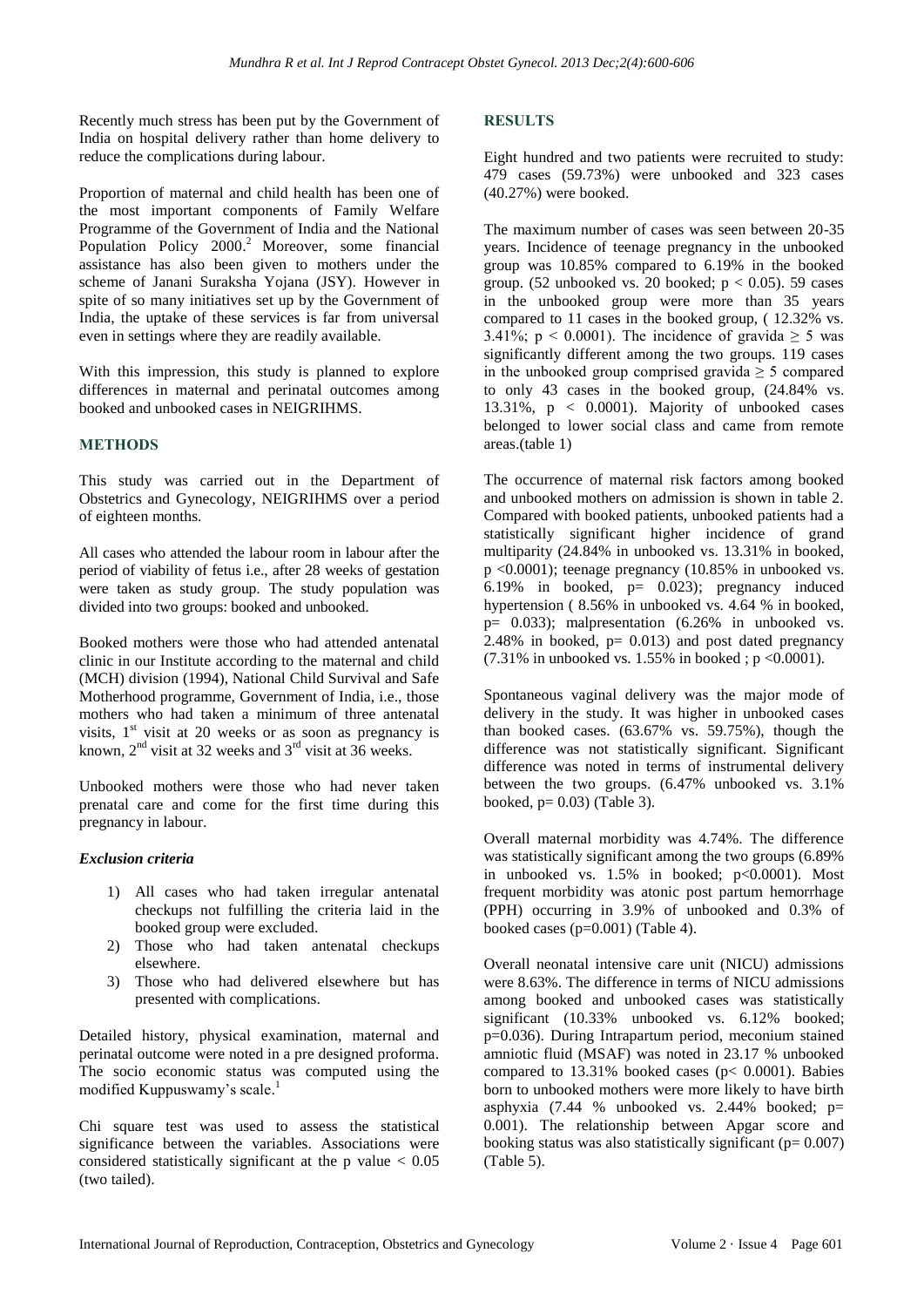|                         |                    | <b>Booked</b>  |              | <b>Unbooked</b> |                  |
|-------------------------|--------------------|----------------|--------------|-----------------|------------------|
|                         |                    | Number         | Percentage   | Number          | Percentage       |
|                         | < 20               | 20             | 6.19         | 52              | 10.85            |
| Age group<br>(in years) | $20 - 35$          | 292            | 90.40        | 368             | 76.83            |
|                         | > 35               | 11             | 3.41         | 59              | 12.32            |
|                         | Upper              | 30             | 9.29         | $\mathbf{0}$    | $\overline{0}$   |
| Social class            | Upper middle       | 101            | 31.27        | 24              | 5.01             |
|                         | Lower middle       | 95             | 29.41        | 96              | 20.04            |
|                         | <b>Upper lower</b> |                |              |                 |                  |
|                         | Lower              | 97             | 30.03        | 359             | 74.95            |
|                         |                    | $\overline{0}$ | $\mathbf{0}$ | $\mathbf{0}$    | $\boldsymbol{0}$ |
| Distance from           | Near(<20km)        | 200            | 61.92        | 168             | 35.07            |
| <b>NEIGRIHMS</b>        | Far                | 123            | 38.08        | 311             | 64.93            |
|                         | Primi              | 122            | 37.77        | 180             | 37.58            |
| Gravida                 | $2 - 4$            | 158            | 48.92        | 180             | 37.58            |
|                         | $5-9$              | 39             | 12.07        | 103             | 21.50            |
|                         | $\geq 10$          | 4              | 1.24         | 16              | 3.34             |

# **Table 1: Characteristics of study patients.**

**Table 2: Maternal risk factors at the time of admission in labour room.**

| <b>Risk factor</b>                |        | <b>Booked</b>    |                  | <b>Unbooked</b> |                  | p value  |
|-----------------------------------|--------|------------------|------------------|-----------------|------------------|----------|
|                                   |        | <b>Number</b>    | Percentage       | <b>Number</b>   | Percentage       |          |
| Parity $\geq 5$                   |        | 43               | 13.31            | 119             | 24.84            | < 0.0001 |
|                                   | $<$ 20 | 20               | 6.19             | 52              | 10.85            | 0.023    |
| Age                               | $>35$  | 11               | 3.41             | 59              | 12.32            | < 0.0001 |
|                                   | Once   | 32               | 9.91             | 29              | 6.05             |          |
| Post Caesarean                    | Twice  | 9                | 2.79             | $\overline{0}$  | $\boldsymbol{0}$ |          |
| Pregnancy induced<br>hypertension |        | 15               | 4.64             | 41              | 8.56             | 0.033    |
| Malpresentation-total             |        | 8                | 2.48             | 30              | 6.26             | 0.013    |
| <b>Breech</b>                     |        | 8                | 2.48             | 22              | 4.59             |          |
| Transverse                        |        | $\boldsymbol{0}$ | $\mathbf{0}$     | 3               | 0.63             |          |
| Face                              |        | $\mathbf{0}$     | $\mathbf{0}$     | 4               | 0.83             |          |
| <b>Brow</b>                       |        | $\boldsymbol{0}$ | $\boldsymbol{0}$ | 1               | 0.21             |          |
| Twin                              |        | 4                | 1.24             | 6               | 1.25             |          |
| <b>Post Dated Pregnancy</b>       |        | 5                | 1.55             | 35              | 7.31             | < 0.0001 |
| Anemia (Hb% $\langle$ 10gm)       |        | 71               | 21.98            | 265             | 55.32            | < 0.0001 |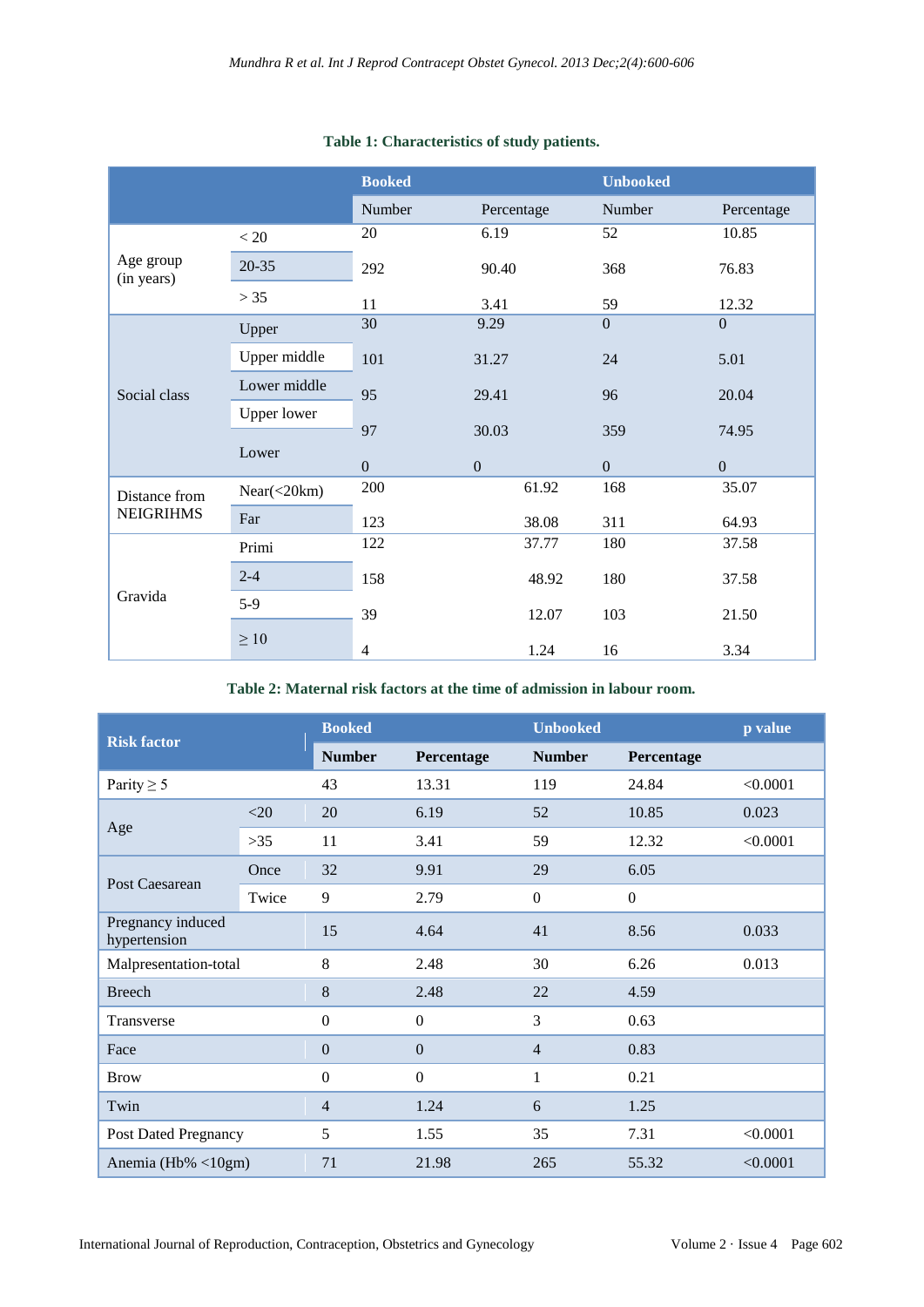# **Table 3: Mode of delivery.**

|                                                                           | <b>Booked cases (n=323)</b> |            | Unbooked cases (n=479) |            |         |
|---------------------------------------------------------------------------|-----------------------------|------------|------------------------|------------|---------|
| <b>Mode of delivery</b>                                                   | <b>Number</b>               | Percentage | <b>Number</b>          | Percentage | p Value |
| Vaginal delivery (excluding instrumental<br>and assisted breech delivery) | 193                         | 59.75      | 305                    | 63.67      | 0.26    |
| Total instrumental                                                        | 10                          | 3.1        | 31                     | 6.47       | 0.03    |
| Ventouse delivery                                                         | 3                           | 0.93       | 11                     | 2.29       |         |
| Forceps delivery                                                          | $\overline{7}$              | 2.17       | 20                     | 4.18       |         |
| <b>LSCS</b>                                                               | 119                         | 36.84      | 136                    | 28.39      | 0.012   |
| Assisted breech delivery                                                  |                             | 0.31       | $\overline{7}$         | 1.46       | 0.153   |
| Caesarean Hysterectomy                                                    | $\theta$                    | $\Omega$   | $\Omega$               | $\theta$   |         |

**Table 4: Maternal morbidity in terms of immediate postpartum complications.**

| <b>Complication</b>         |                          | <b>Booked cases</b> |                | <b>Unbooked cases</b> |                |          |
|-----------------------------|--------------------------|---------------------|----------------|-----------------------|----------------|----------|
|                             |                          | <b>Number</b>       | Percentage     | <b>Number</b>         | percentage     | p Value  |
| <b>Atonic PPH</b>           |                          | 1                   | 0.3            | 19                    | 3.9            | 0.001    |
|                             | Cervical tear/Laceration | $\overline{0}$      | $\Omega$       | 1                     | 0.21           |          |
| Pulmonary edema             |                          | $\Omega$            | $\Omega$       | 1                     | 0.21           |          |
| Wound infection             |                          | $\overline{2}$      | 0.62           | 8                     | 1.67           |          |
| <b>Anemic Heart Failure</b> |                          | $\Omega$            | $\Omega$       |                       | 0.21           |          |
|                             | Extension                |                     | 0.3            | $\overline{2}$        | 0.42           |          |
| <b>LSCS</b>                 | <b>Bladder</b> injury    | $\theta$            | $\Omega$       | $\Omega$              | $\theta$       |          |
|                             | Anesthetic               | $\Omega$            | $\overline{0}$ | $\Omega$              | $\overline{0}$ |          |
| Post partum cardiomyopathy  |                          | 1                   | 0.3            | $\Omega$              | $\overline{0}$ |          |
| Rectus sheath hematoma      |                          | $\Omega$            | $\overline{0}$ | $\mathbf{1}$          | 0.21           |          |
| Total morbidity             |                          | 5                   | 1.5            | 33                    | 6.89           | < 0.0001 |

# **Table 5: Perinatal morbidity.**

| <b>Morbidity</b>              |                            | <b>Booked case</b> |            | <b>Unbooked case</b> |            |          |
|-------------------------------|----------------------------|--------------------|------------|----------------------|------------|----------|
|                               |                            | Number             | Percentage | Number               | percentage | p value  |
| Intrapartum                   | Meconium<br>stained liquor | 43                 | 13.31      | 111                  | 23.17      | < 0.0001 |
|                               | <b>FHR</b><br>abnormality  | 18                 | 5.57       | 32                   | 6.68       | 0.52     |
| After birth<br>Birth asphyxia |                            | 7                  | 2.14       | 36                   | 7.44       | 0.001    |
| Congenital abnormality        |                            | $\theta$           | $\Omega$   | $\mathcal{L}$        | 0.41       |          |
| Hyperbilirubinemia            |                            | 3                  | 0.92       | 10                   | 2.07       |          |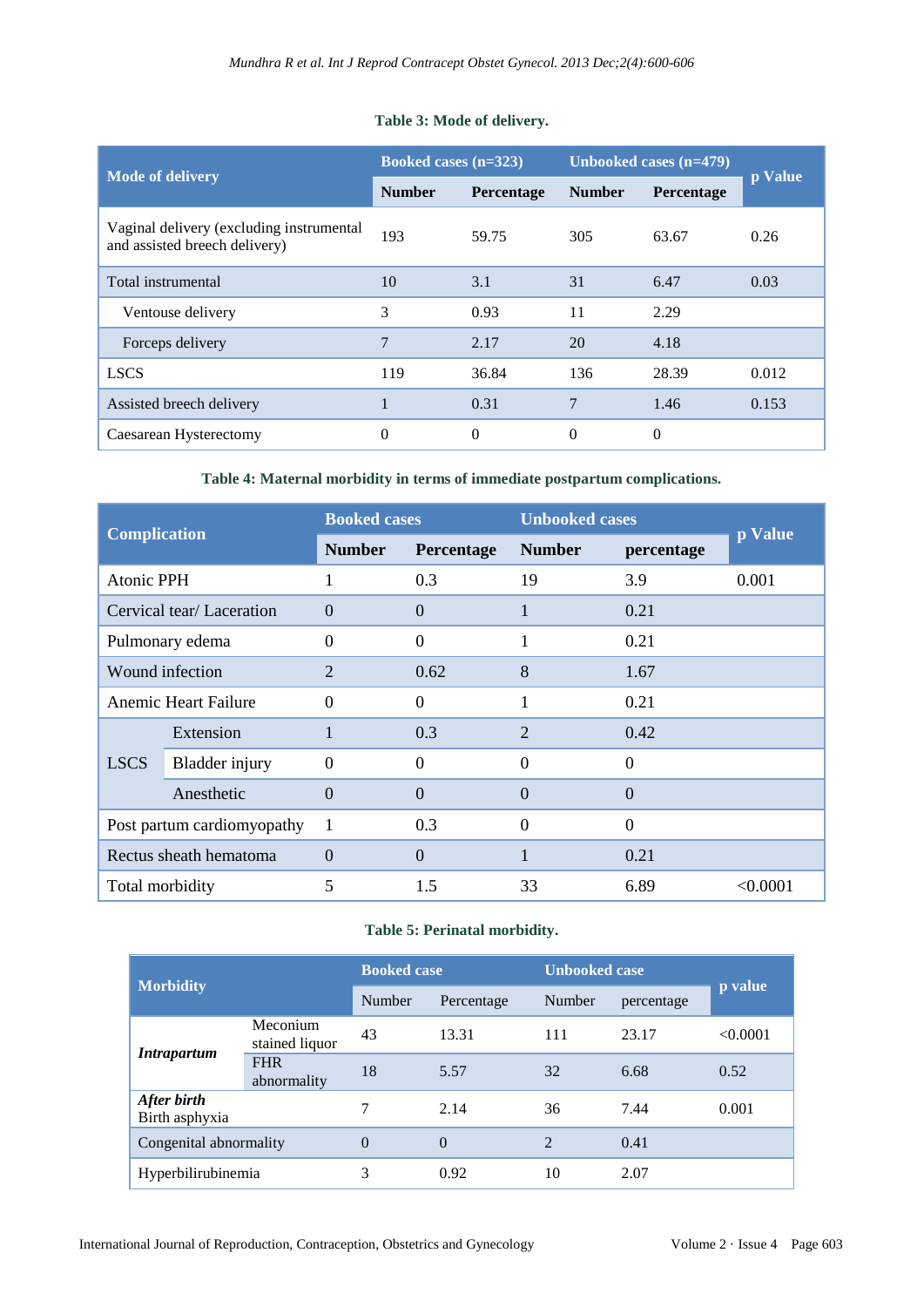| Apgar score $(<)$ At 1 min |    | 3.67 | 41 | 8.47  | 0.007 |
|----------------------------|----|------|----|-------|-------|
| Apgar score $(<)$ At 5 min | 10 | 3.06 | 36 | 7.44  | 0.009 |
| Birth injury               |    |      |    | 0.21  |       |
| Neonatal sepsis            |    | 1.53 |    | 3.09  |       |
| <b>NICU</b> admission      |    | 6.12 | 50 | 10.33 | 0.036 |

#### **Table 6: Perinatal mortality.**

| Perinatal outcome        | Booked case $(n=327)$ |                   | Unbooked case $(n=484)$ |            |         |  |
|--------------------------|-----------------------|-------------------|-------------------------|------------|---------|--|
|                          | <b>Number</b>         | <b>Percentage</b> | <b>Number</b>           | percentage | p value |  |
| Intrauterine fetal death | $\theta$              |                   | 15                      | 3.10       |         |  |
| Early neonatal death     |                       | 1.22              |                         | 2.27       |         |  |
| Total mortality          | 4                     | 1 22              | 26                      | 537        | 0.002   |  |

#### **Table 7: Birth weight distribution.**

| <b>Birth weight</b><br>(in kg) | Booked cases $(n=327)$ |                   | Unbooked cases (n=484) |            |          |
|--------------------------------|------------------------|-------------------|------------------------|------------|----------|
|                                | <b>Number</b>          | <b>Percentage</b> | <b>Number</b>          | Percentage | p value  |
| $<$ 1                          | $\Omega$               | $\Omega$          |                        | 0.21       |          |
| $1 - 1.5$                      | $\Omega$               | $\Omega$          | 3                      | 0.62       |          |
| $1.5 - 2.5$                    | 18                     | 5.5               | 61                     | 12.6       |          |
| <b>Total LBW</b>               | 18                     | 5.5               | 65                     | 13.43      | < 0.0001 |
| $2.5 - 4$                      | 303                    | 92.66             | 409                    | 84.50      |          |
| >4                             | 6                      | 1.84              | 10                     | 2.07       |          |

Perinatal mortality was 5.37% in unbooked and 1.22% of booked, the result being statistically significant ( $p=$ 0.002) (Table 6).

As evident from the table 7, 13.43% of unbooked and 5.5% of booked babies had birth weight less than normal  $(p \le 0.0001)$ .

# **DISCUSSION**

#### *Main findings*

In this study, a positive correlation between unbooked mothers with adverse feto-maternal outcome was observed.

#### *Strengths & limitations of this study*

The major strength of this study included a large sample size .Certain limitations of this study should be noted. The study groups were divided into two groups based on inclusion criteria. But mothers who took antenatal care elsewhere and delivered in our institute were excluded. Similarly mothers who had home deliveries, whether or not they were antenatal clinic attenders would have been missed in this study. Mothers taking irregular antenatal care, for example visits in third trimester were also not included in this study. Also mothers booked for our hospital but delivered elsewhere but presented with complications were excluded. All this would have affected our results.

Moreover, the qualitative issues as to why the mothers avoided antenatal care were also not considered in the present study.

#### *Interpretation*

Consistent with Fawcus  $SR<sup>3</sup>$  et al and Chigbu  $B<sup>4</sup>$  et al, the present study showed that a higher percentage of unbooked mothers belonged to lower socio- economic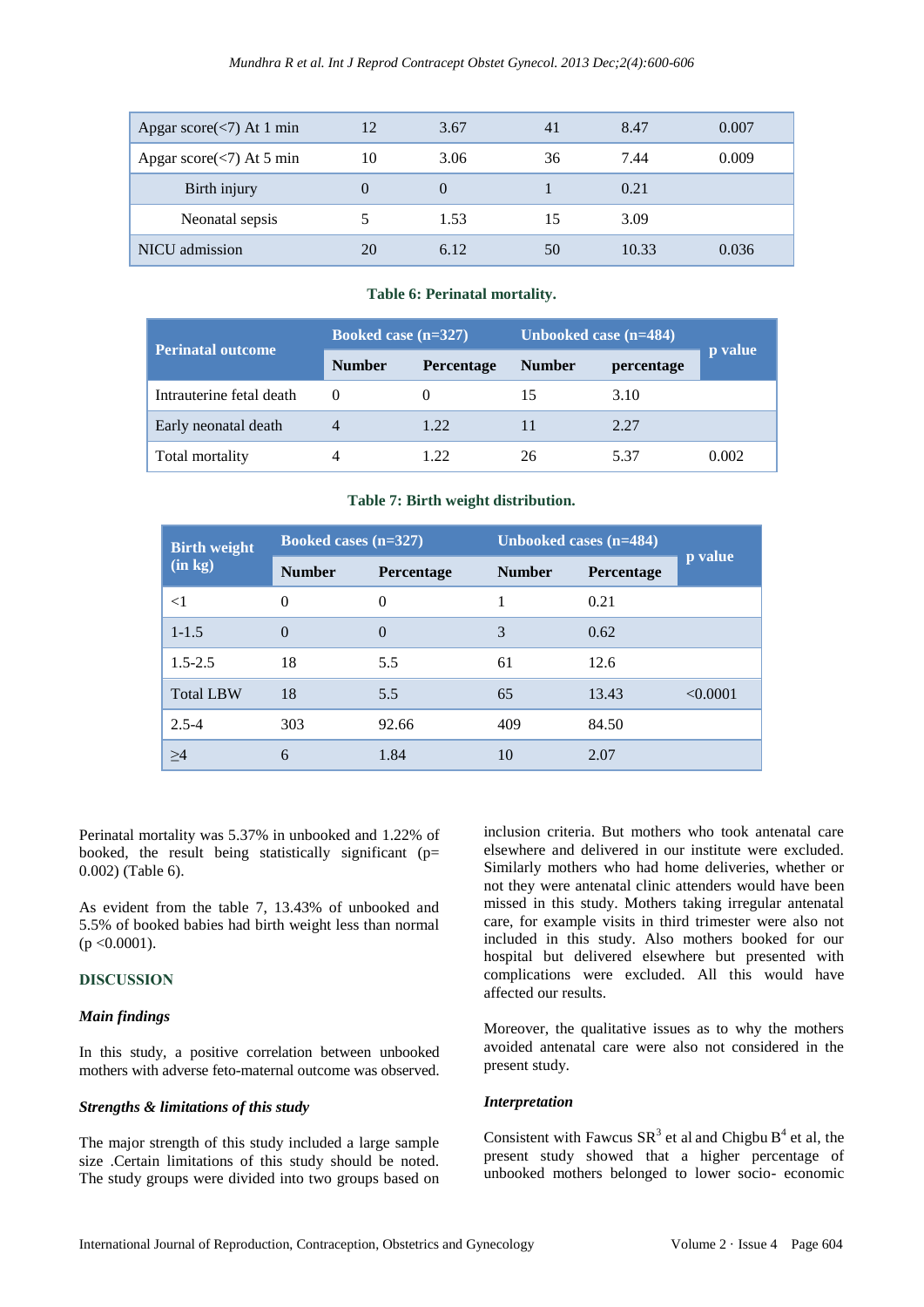status. Poor economic and education status may make it difficult for women to make informed decisions about using preventive and promotive health services, such as antenatal care particularly in an environment where the national poverty line is very high.

Also in agreement with findings in other studies (Harrison KA,<sup>5</sup> de Jong G<sup>6</sup> et al, Owolabi<sup>7</sup> A T et al), a significantly higher percentage of the grand multiparous patients were unbooked in this study, most likely because these mothers had previous successful deliveries without antenatal care and therefore felt assured and did not feel the need to seek antenatal care in the pregnancy also.

Significant higher proportions of unbooked mothers were aged > 35 years and were of high parity. This could be attributed to their lower educational status and lower social class; as a result of which they were not aware of the need for birth spacing and the importance of contraceptive measures and as such, kept on becoming pregnant. This could also be the reason behind the higher proportion of unbooked mothers to be anemic as women having repeated pregnancies do not have time to replenish their iron stores before their next pregnancy.

In interpretation of our results, we found that unbooked mothers had adverse fetal and maternal outcome. But this study showed that the incidence of emergency caesarean section was significantly lower in the unbooked mothers compared to booked mothers (28.39% vs. 36.84%). The reason behind this could be:

- 1. Many of the booked patients with complications like pregnancy induced hypertension, post caesarean status, primigravida with breech presentation attends labour room earlier and at the slightest and earlier detection of deviation from normal labour pattern undergo caesarean section.
- 2. Many of the booked patients had associated risk factors in the form of once or twice previous caesarean section, bad obstetric history, elderly primigravida not willing for vaginal birth, cephalo pelvic disproportion and contracted pelvis. Such cases were being planned for elective caesarean section but had to be taken as emergency cases as they came in early labour thereby increasing the caesarean section rate in booked mothers. The present study had 30 such cases which accounted for 9.28 % caesareans in booked mothers. So if we exclude these cases from the booked caesareans there remains only 27.55 % of emergency caesarean section in booked mothers which is quite similar to the unbooked caesarean section rate.

Overall maternal morbidity was 4.74% and the difference was statistically significant between the two groups. Association of lack of prenatal care with increased morbidity and mortality has been found in other studies. Most frequent morbidity in the present study similar to that noted by Riffat et  $al<sup>8</sup>$  was atonic PPH.

Unlike the study of Owolabi<sup>7</sup> AT et al., this study showed a higher proportion of spontaneous vaginal delivery among the unbooked cases compared to booked (63.67% vs. 59.75%). Unbooked mothers had significantly higher incidence of instrumental deliveries in the form of outlet forceps application and Ventouse compared to booked mothers (6.47% vs. 3.1%). The probable reason behind the higher incidence of instrumental deliveries in unbooked mothers was:

• Admission of unbooked patients in late  $2<sup>nd</sup>$  stage of labour with complications amenable to instrumental vaginal delivery.

On careful scrutiny of all the three unbooked maternal deaths, an interesting finding was observed. This was the presence of severe anemia in all the three deaths. Moreover, one of the deaths was due to anemic heart failure. This was, in fact, a case of unmarried, teenage pregnancy who presented to us in  $2<sup>nd</sup>$  stage of labour. This death is a totally preventable one and highlights the role of antenatal care. The other two deaths were due to pulmonary edema. Booked maternal death was due to post partum cardiomyopathy.

Frequency of birth asphyxia, LBW, MSAF, NICU admissions were significantly higher in unbooked mothers, as was the perinatal mortality rate. No case of intrauterine fetal demise was noted in the booked group, which again highlights the importance of antenatal care. Lack of antenatal care was associated with higher incidence of birth asphyxia in a study in Hyderabad.<sup>9</sup> Similar results were obtained by Ekwempu et  $al^{10}$  and Treacy et al.<sup>11</sup>

# **CONCLUSION**

Poor utilization of antenatal care is associated with adverse feto-maternal outcome. Antenatal care and its importance can be implemented through general and health education, developing infrastructure, transport and communication facilities. Most maternal deaths are preventable if complications are diagnosed and managed effectively in time. The classical three delays include delay in decision to seek help, delay in getting transport and delay in providing effective treatment.

Hence, targeted, integrated, patient friendly, affordable and accessible health services need to be delivered in an equitable manner so as to improve the outcome for many women and children.

*Funding: No funding was required for this article Conflict of interest: No conflict of interest exists for this article*